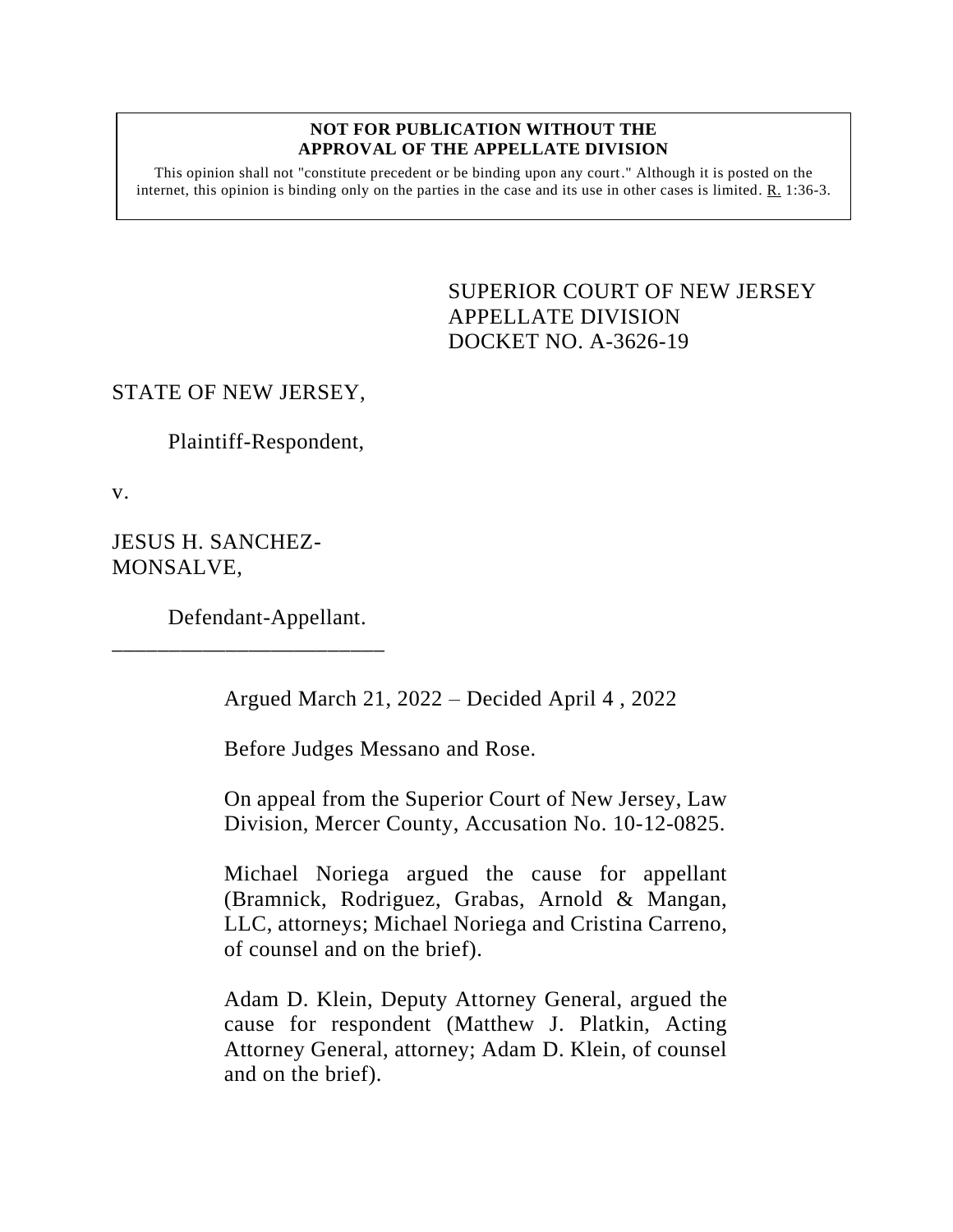#### PER CURIAM

Defendant Jesus H. Sanchez-Monsalve appeals from an April 24, 2020 Law Division order, denying his post-sentencing motion to vacate his guilty plea. Based on our de novo review of the plea colloquy, State v. Tate, 220 N.J. 393, 403-04 (2015), in view of the applicable legal standards, we conclude the factual basis for the guilty plea was sufficient. We therefore affirm.

The facts underlying defendant's conviction are straightforward and undisputed. Sometime between February 25, 2006 and November 28, 2006, defendant applied for a driver's license with the Motor Vehicle Commission (MVC). As a non-citizen residing in the United States illegally, defendant was unable to obtain a license in his own name and, as such, he utilized another person's identifying information. In September 2010, defendant was charged in a complaint-warrant with second-degree use of personal identifying information of another, N.J.S.A. 2C:21-17.2(a); third-degree forgery, N.J.S.A. 2C:21-  $1(a)(2)$ ; and third-degree tampering with public records, N.J.S.A.  $2C:28-7(a)(2)$ . By the time of his plea hearing, defendant had become a lawful permanent resident.

In December 2010, defendant waived his rights to indictment and trial by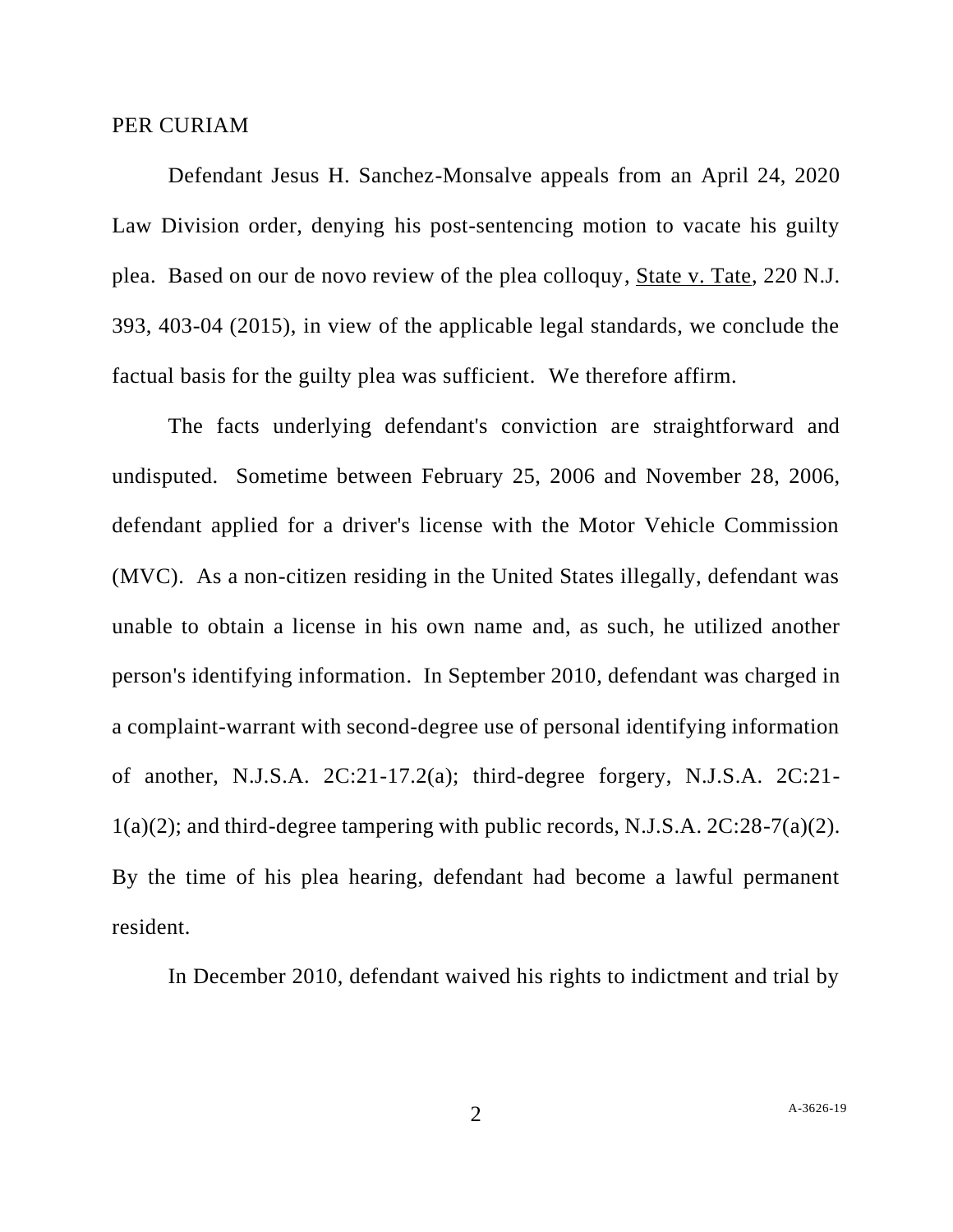jury, and pled guilty to a Mercer County accusation charging him with thirddegree tampering with public records. During defendant's plea allocution, his attorney elicited the following factual basis, in pertinent part:

> DEFENSE COUNSEL: [W]ere you, between the dates of February 25, 2006 and November 28[], 2006, present here in the City of Trenton, County of Mercer?

DEFENDANT: Yes, sir.

DEFENSE COUNSEL: And at that time did you enter the building known as the [MVC] here in Trenton?

DEFENDANT: Yes, sir.

DEFENSE COUNSEL: And at that time did you fill out an application for a New Jersey driver's license?

DEFENDANT: Yes, sir.

DEFENSE COUNSEL: And did that application contain the date of birth, social security number, and other identification information of the purported applicant, a V.M.A.?

DEFENDANT: Yes.

DEFENSE COUNSEL: Okay. And you presented that information to the [MVC] knowing that you were not V.M.A.; is that correct?

DEFENDANT: Yes.

DEFENSE COUNSEL: And you know you're not allowed to do that; is that correct?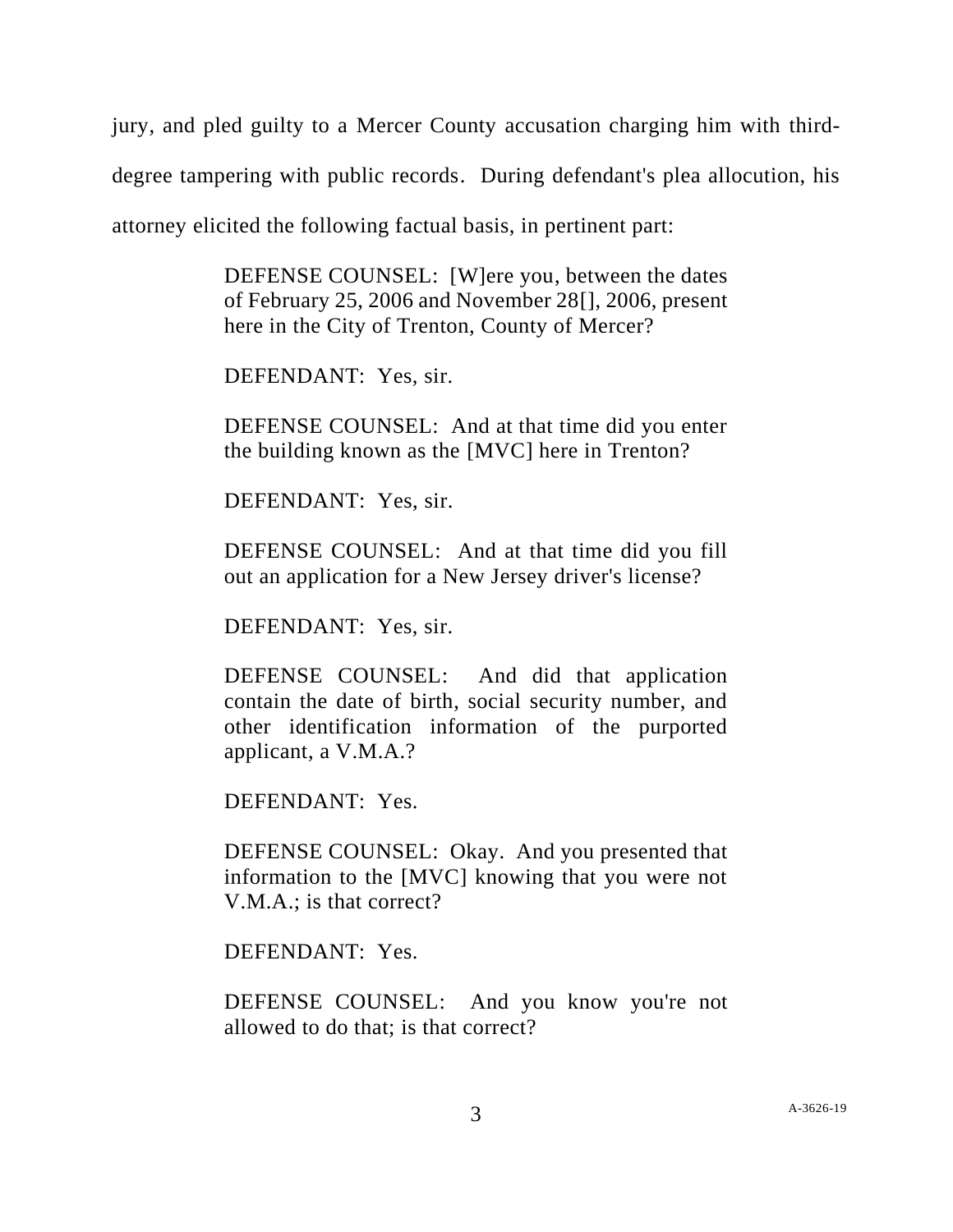DEFENDANT: Yes, sir.

DEFENSE COUNSEL: And did you do that because at that time you were unable to obtain a driver's license in your own name because of your illegal status at that time?

#### DEFENDANT: Yes, sir.

In response to the plea judge's inquiry, defendant confirmed he was "pleading guilty because [he was], in fact, guilty of presenting a driver's license application with personal identifying information of V.M.A. in Trenton to the [MVC] knowing [he was] not V.M.A.," and he knew it was "illegal to do so." Defendant asked the judge to accept his guilty plea.

In accordance with the negotiated plea agreement, defendant was sentenced in March 2011 to a three-year non-custodial probationary term, community service, and applicable fees. In addition, the remaining counts charged in the underlying complaint-warrant were dismissed. Defendant did not appeal his conviction or sentence. Nor did he seek post-conviction relief.

In August 2019 – more than eight years after the judgment of conviction was entered – defendant moved to vacate his guilty plea. Defendant asserted because he did not expressly state he "knew that he was defrauding" or "harming or injuring the [MVC,]" when he applied for a driver's license with another person's credentials, his factual basis did not satisfy the "fraud component" of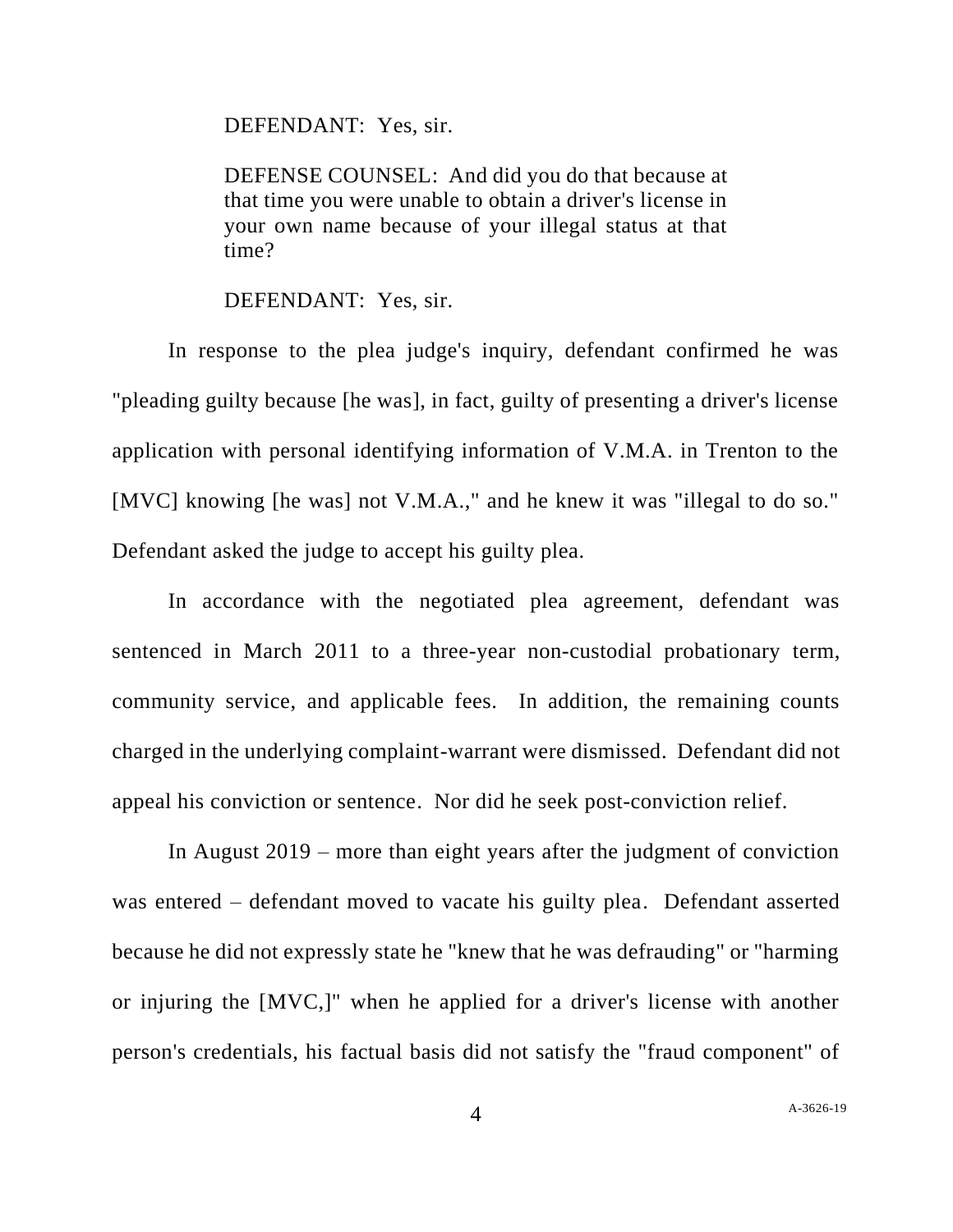his conviction. Because defendant did not discover this deficiency until he consulted counsel to determine whether the conviction disqualified him from citizenship, defendant contended he satisfied the manifest injustice standard for vacating his plea post-sentencing under Rule 3:21-1.

Following argument, the motion judge, who was not the plea judge, reserved decision. On April 23, 2020, the judge issued a cogent oral decision, denying defendant's motion. Citing the governing law, the judge rejected defendant's arguments, finding he failed to satisfy the manifest injustice standard, and his "plea colloquy established an adequate factual basis." The judge elaborated:

> [Defendant] admitted submitting false information to the MVC, falsely pretending to be [V.M.A.], knowing it to be illegal for the purpose of obtaining from the [MVC] a New Jersey driver's license because he was unable to get one in his own name.

> All of the surrounding circumstances, including the facts specifically admitted by defendant, clearly indicate a purpose to defraud the [MVC]. Defendant was attempting to obtain a driver's license from [the] MVC knowingly pretending to be someone else and presenting false information to do so.

This appeal followed.

Defendant now raises the following points for our consideration: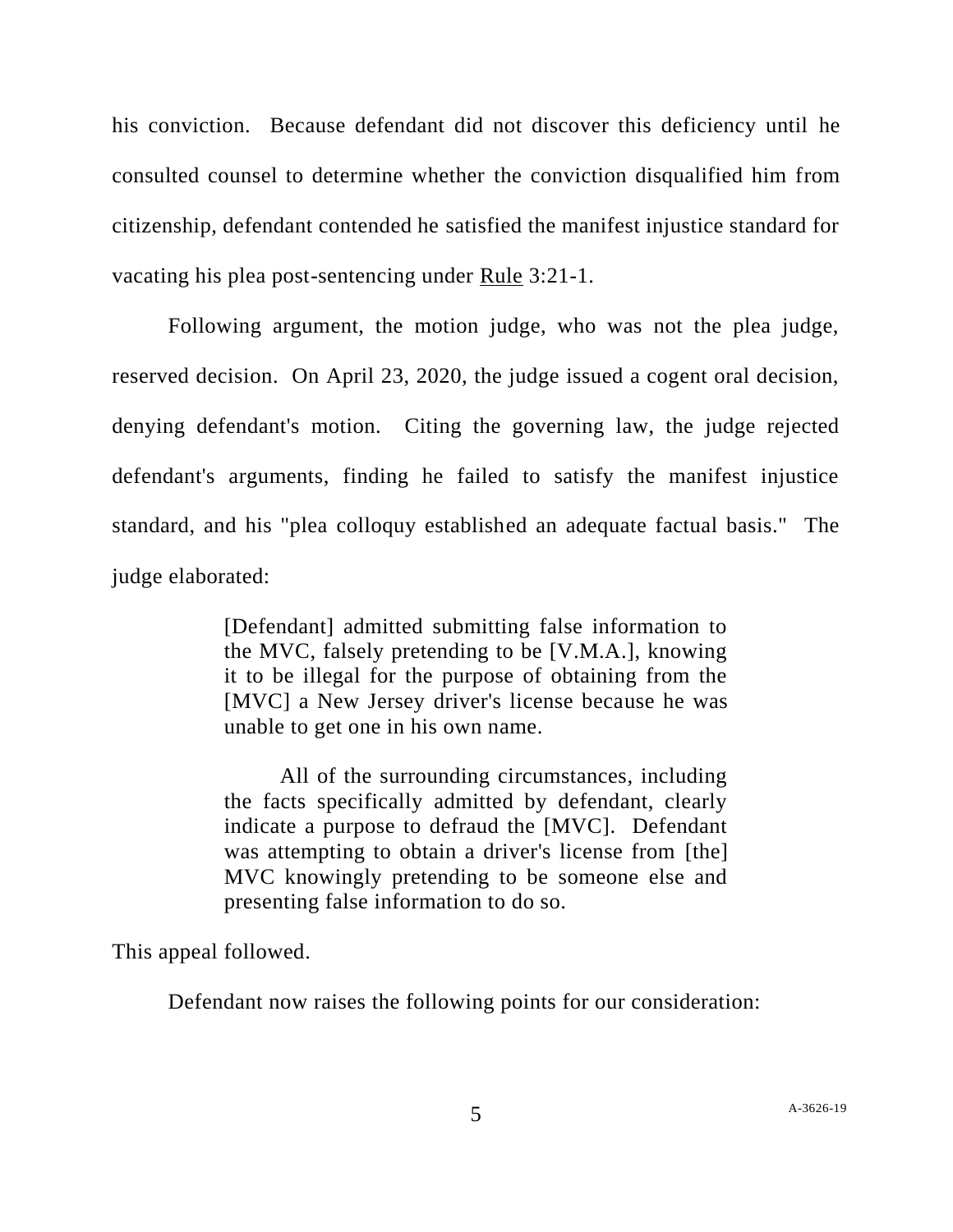## POINT I

[]DEFENDANT DID NOT ADMIT TO ALL OF THE NECESSARY ELEMENTS OF THE OFFENSE OF N.J.S.A. 2C:28-7; SPECIFICALLY, FAILING TO ADMIT TO A MOTIVE, AND THUS THE FLAWED PLEA MUST BE VACATED.

## POINT II

# THE LOWER COURT ERRED BY RELYING ON SURROUNDING CIRCUMSTANCES TO INFER THE ELEMENT OF "MOTIVE" IN DEFENDANT'S GUILTY PLEA.

A judge must determine that there is "a factual basis for the [guilty] plea."

R. 3:9-2. "The factual basis for a guilty plea can be established by a defendant's explicit admission of guilt or by a defendant's acknowledgement of the underlying facts constituting essential elements of the crime." State v. Gregory, 220 N.J. 413, 419 (2015). "[E]ach element of the offense [must] be addressed in the plea colloquy." State v. Campfield, 213 N.J. 218, 231 (2013).

The elements of third-degree tampering with public records are contained

in N.J.S.A. 2C:28-7, and provides in pertinent part:

A person commits an offense if he: . . . [m]akes, presents, offers for filing, or uses any record, document or thing knowing it to be false, and with purpose that it be taken as a genuine part of information or [government] records . . . [with the] purpose . . . to defraud or injure anyone.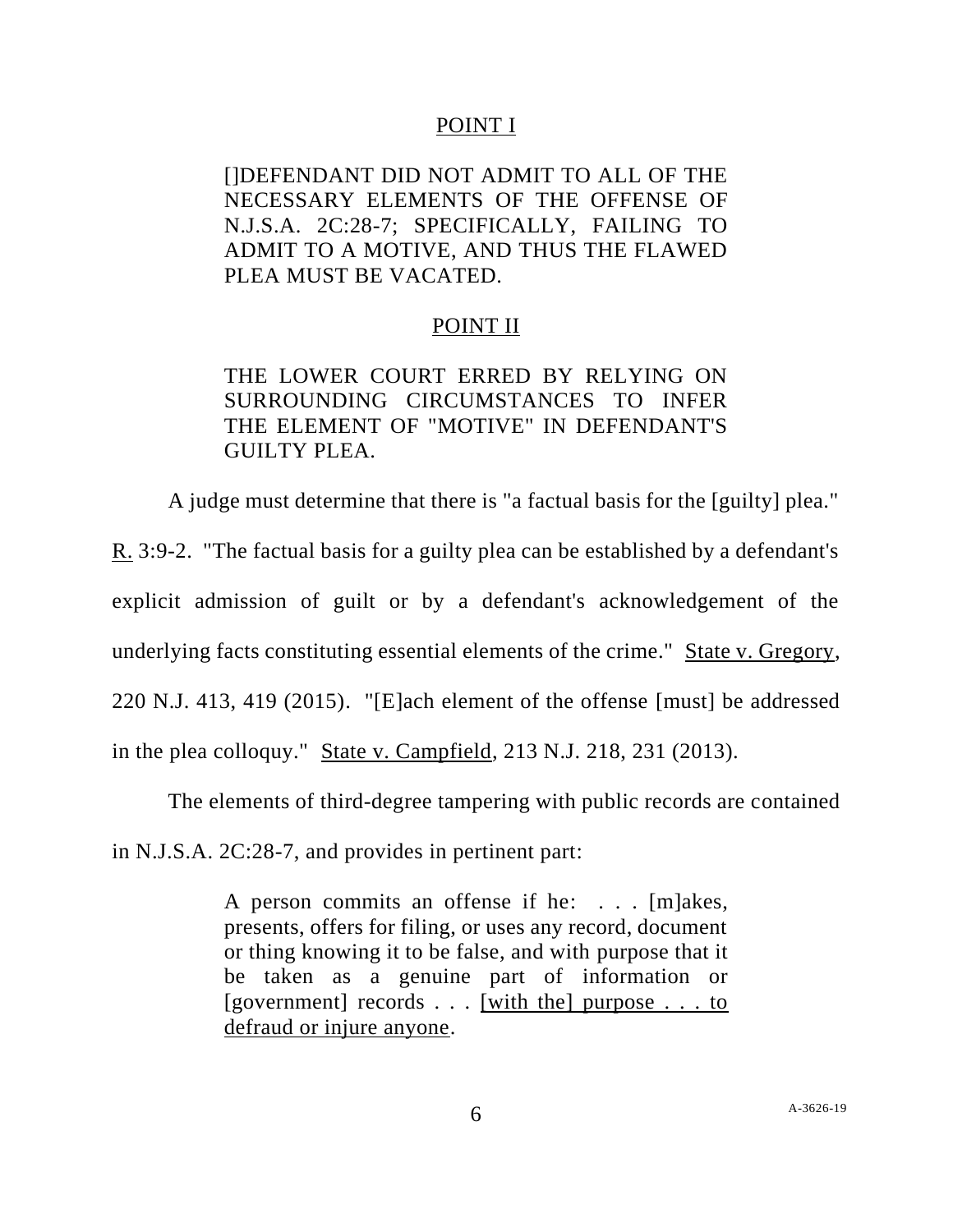[(Emphasis added); see also Model Jury Charges (Criminal), "Tampering with Public Records or Information (N.J.S.A. 2C:28-7(a)(2))" (rev. May 22, 2000).]

Pursuant to the correlating model jury charge: "Purpose is a condition of the mind which cannot be seen and can only be determined by inferences from the defendant's conduct, words or acts." Ibid.

During his plea allocution, defendant expressly acknowledged he applied for a driver's license in 2006 with V.M.A.'s personal identifying information because defendant was an undocumented immigrant, unable to lawfully obtain a driver's license. Defendant's "purpose" was implicit in those admissions. See Campfield, 213 N.J. at 231-32 ("[T]he defendant's admissions 'should be examined in light of all surrounding circumstances and in the context of the entire plea colloquy.'" (quoting State ex rel. T.M., 166 N.J. 319, 327 (2001))); see also Gregory, 220 N.J. at 420. We are satisfied defendant provided the court with an adequate factual basis for his guilty plea to third-degree tampering with public records.

To the extent not addressed, defendant's remaining contentions lack sufficient merit to warrant discussion in a written opinion. R.  $2:11-3(e)(2)$ .